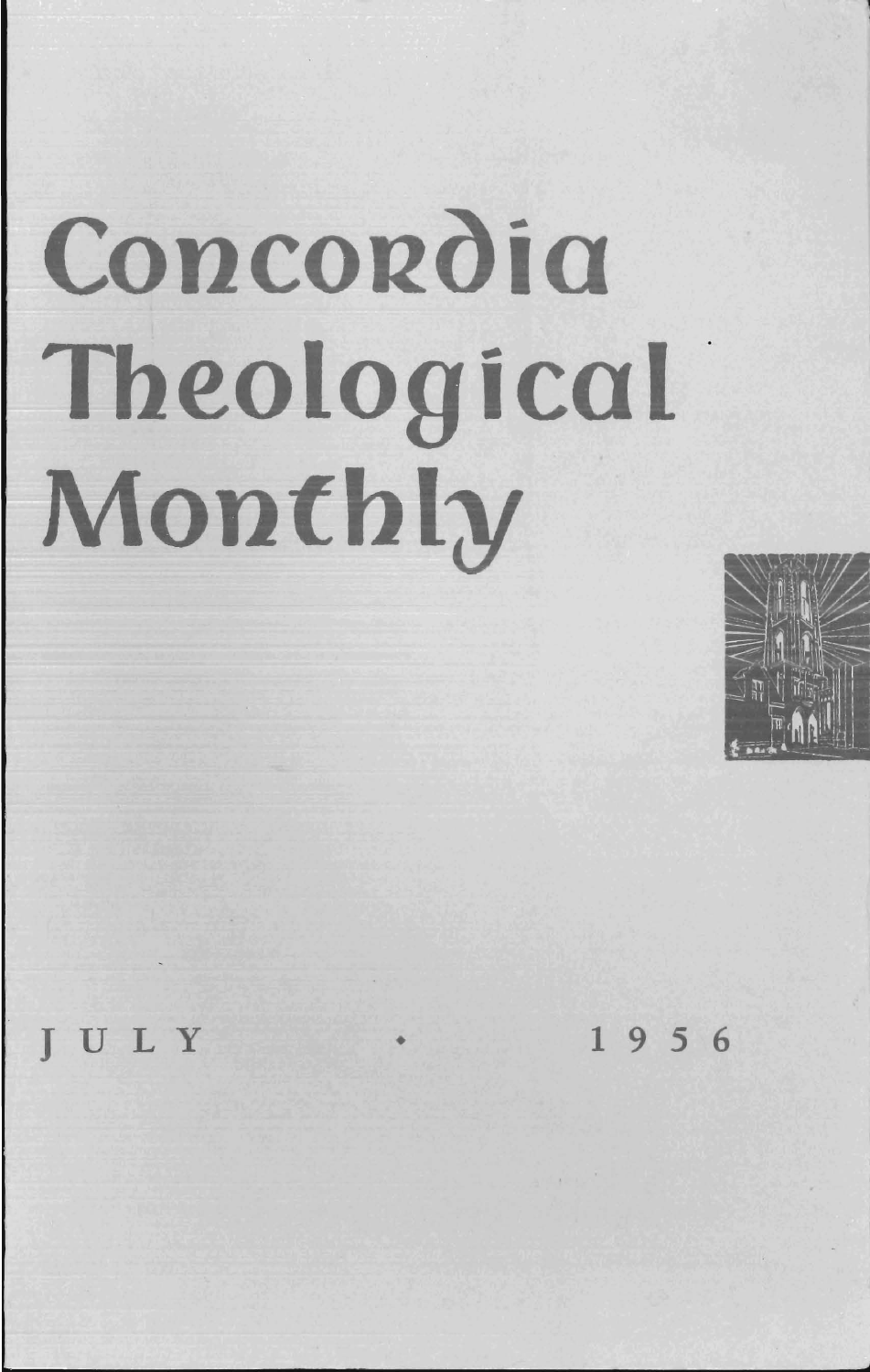## **A Study** of Hebrevvs **6:4-8**

#### By HERBERT H. HOHENSTEIN

### *(Concluded)*

THE close relationship between "tasting the good Word of God" and "the powers of the age to come" is quite evident. The reason is, perhaps, as Davidson maintains, that the consummate blessings of these powers lie in the future. Therefore, by necessity, they must be "combined with the good word of promise." 11 That is undoubtedly true. In addition, one might say that this "good word of promise" is itself that very power by which God establishes communion with men and thereby projects the blessings of that which is to come into that which now is. Cf. Rom.  $1:16$ .

Before entering upon an interpretation of the actual apostasy of the Christians here considered, let us pause to summarize the ground just covered. Each of the four experiences painted by the writer to describe the Christian life has a certain "once-for-allness" about it. The use of both the adverb  $\tilde{\alpha}\pi\alpha\xi$  and the aorist tense of the participles seem to indicate that the rebirth from death to life should happen just once. In addition, the Christian life here presented possesses an intensely experienced absorption into the reality of the blessings which faith in Christ brings. These people had tasted richly of the eternal manna, had drunk deeply from the river of God's pleasures. The author's description has been of those who not only have professed the Christian faith, but also have experienced its comfort and power, have breathed its invigorating atmosphere, have been in the inner room of God's redemptive love. Like a blow that stuns the imagination comes the last participle,  $\pi\alpha_0\alpha\pi\epsilon\sigma\acute{o}\nu\tau\alpha_5$ , "and have fallen away." The literal meaning of  $\pi \alpha \rho \alpha \pi \beta \pi \omega$  is "to fall beside a person or thing; to slip aside"; hence the derived meaning "to deviate from the right path, to turn aside, to wander." It is a *hapax* in the NT. In the Septuagint it is used as a translation for the Hebrew verb  $\frac{1}{2}$ , which suggests the idea of falling away from trust in, and worship of, the Lord (Ezek.14:13; 15:8; 18:24; 20:27). The verb seems interchangeable with ἀποστῆναι (2 Chron. 26:18; 28:19; 29:6;  $30:7$ ). Compare also chapter  $3:12$ , where the writer warns against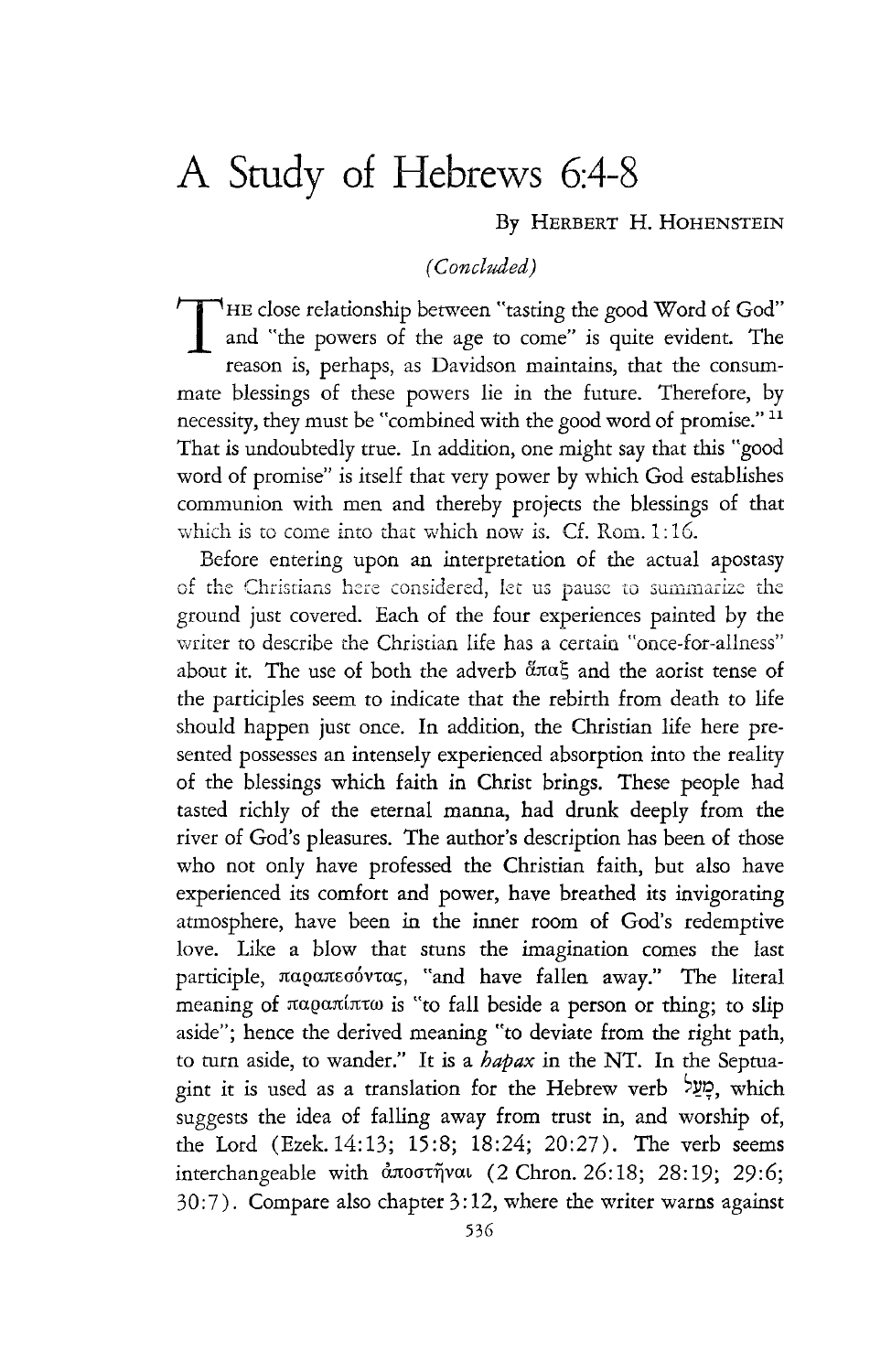"departing (ἀποστῆναι) from the living God" with "an evil heart of unbelief." Speaking on the word Michel (p.149) points out: "Die Gemeinde scheint dies Wort auch ohne nähere Erläuterung als 'AbfaH' verstanden zu haben; *gemeint ist nicht jede beliebige*  schwere Sünde, sondern der Bruch mit der Vergangenbeit, die Preis*gabe der christlichen Wahrheit."* 

Although the context seems to indicate a final and fatal apostasy from the faith, it must be remembered, however, that  $\pi\alpha\gamma\alpha\pi\beta\pi\alpha$ by itself does not have this special meaning. If this is the case, what justification do we have for regarding this fall as an irrevocable apostasy? Two reasons, I believe! The first is found in the purpose of the letter. The writer's goal was to set forth the absolute and incomparable sufficiency and superiority of the Christian faith, while at the same time he constantly warned against a fatal repudiation of that faith. His concern was not primarily with sins as such, but with the one great sin of unbelief. When we look at παραπεσόντας in such a context, it seems reasonable to assume that the word describes an experience similar to those pictured in 3:12, 10:26, and lO:29. All three of these passages refer to that fatal break with Christ which the writer is trying so desperately to prevent.

The following fact also deserves consideration. If Heb.6:4-6 presents a description of those who have become guilty only of some especially great sin, and not the sin against the Spirit, then the impossibility of a second repentance which is predicated to them would seem to be a direct contradiction of both the Gospels and the Epistles of Paul. Then the repentance of Peter could not actually have taken place, but must have been a mere sham. Then the Fifty-first Psalm, a masterpiece composed from the very depths of a "broken and a contrite heart," is just an eloquent fake. For if those who commit severely hideous sins are denied a return to the faith, then both Peter and David were lost beyond recall. Yet from the Scriptural accounts we assume that this was not the case.

Davidson (p. 122) remarks: *"Falling away* does not mean falling into sin, even grievous sin, but renouncing the faith of Christ wholly. It is called 'sinning willfully,' that is, apostatizing against experience and better knowledge, in 10:26, where the history and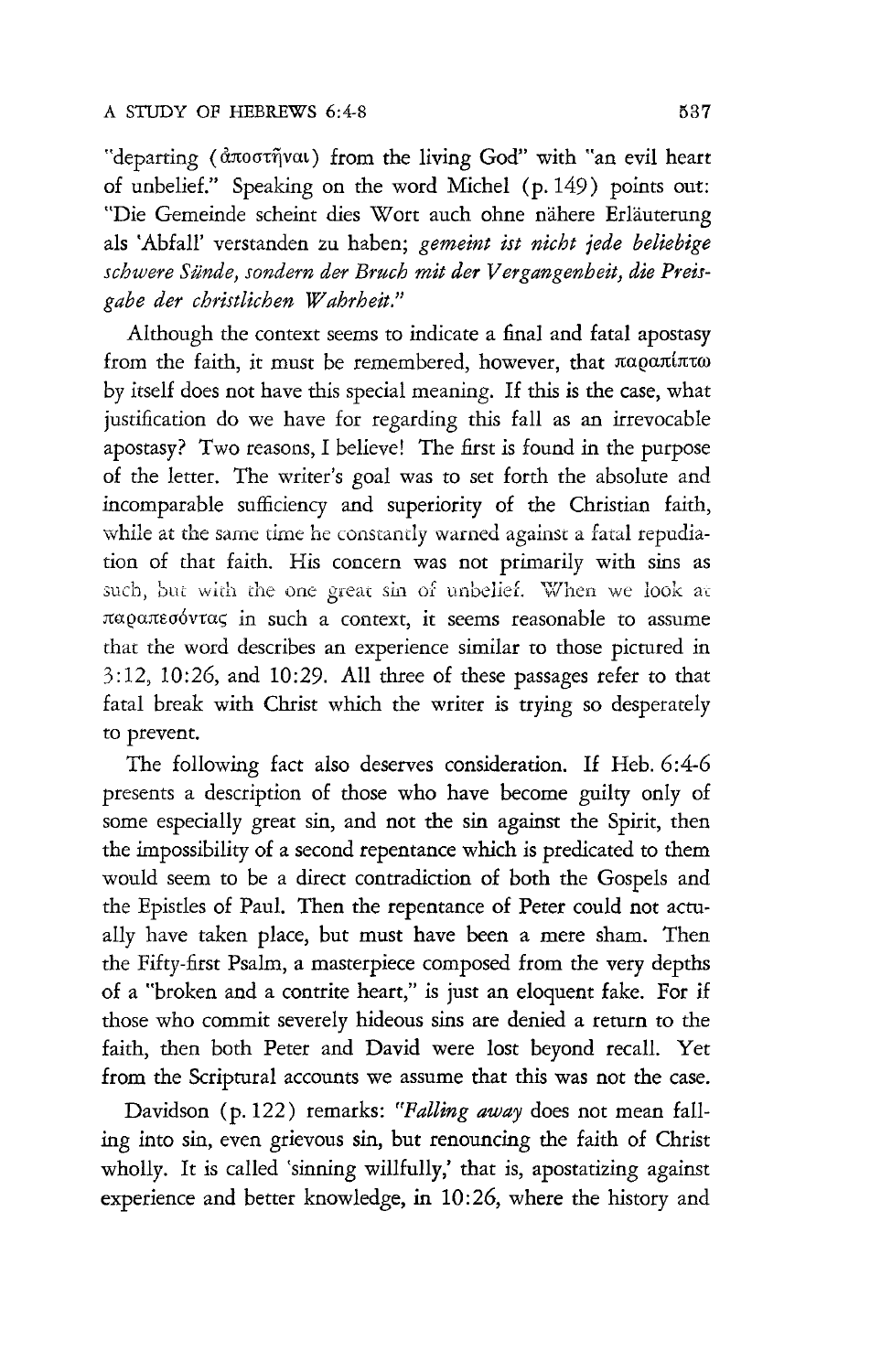experience described in verses 4, 5 is called 'receiving the knowledge of the truth.'"

 $\Pi$ άλιν! That which the writer claims as άδύνατον is the πάλιν, the againness, of repentance. The foundation has been laid; it will not be laid again (6:1£.). Repetition is the mark of the old covenant; finality, once-for-allness, the sign of the new. On this point, cf. the use of  $\dim \xi$  and  $\imath \varphi \circ \pi$  in the epistle.

'Av $\alpha$ x $\alpha$ uvi $\zeta$ ειν! The word occurs only here in the New Testament. The LXX uses it in Lam. 5:21, in which the prophet requests the Lord to "renew our days as of old." Compare also Psalm 39:2 and 103:5. For whom is this restoration to repentance impossible? Does the writer have in mind both the church and the church's Lord? If so, then even God's limitless power to save has been frustrated in the case of these apostates. That God has bound me to the means of grace is beyond dispute. But to limit the almighty God to such means in an absolute and unconditional way seems a rather presumptuous attempt to "cabin, crib, and confine" the power of Him whose ways are unsearchable and past finding out. "What is said amounts to this - that for the conversion of a deliberate apostate, God has (according to the ordinary laws of His working) no further means in store than those which have already been tried in vain."<sup>12</sup> Rebirth requires an act dvwdev, "from above." It is a miracle. This is true of every conversion, whether it be the first or a later one. Therefore the writer makes it unmistakably clear that if men who have been enlivened choose to return to the death of unbelief, there is no hope that the quick and powerful Word, heralded by the *church,* will resurrect them from their gloomy grave of spiritual darkness. God, with His unbounded power, and using resources other than those at the disposal of His church, *might* bring them forth again as His sons. Yet there is no guarantee that He will. In fact, there is more of a guarantee that He will not. For if Heb. 6: 4-8 is taken as another description of the sin against the Spirit, then it must be admitted that these apostates, together with the blasphemers in Matt. 12:31, 32, have become guilty of a sin which will not be pardoned either in this age or the age to come.

'Avaxaivi's is a present infinitive, suggesting, perhaps, a continued and persistent effort on the part of the church to restore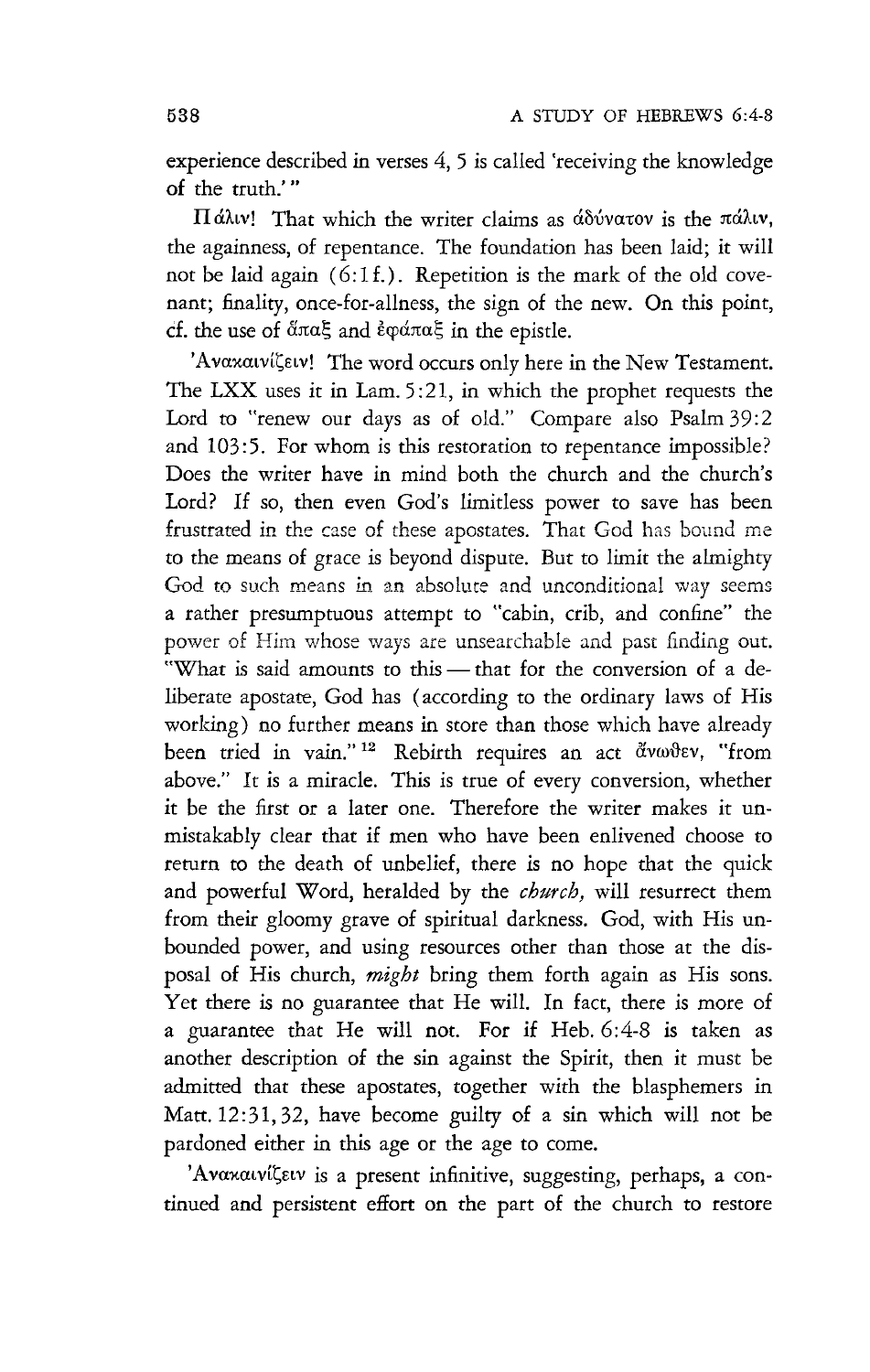to repentance their apostate brothers. Every opportunity is given, no stone is left unturned, in this urgent endeavor to rekindle the flame of faith that has died. And that is the way it should be. For although *God's* patience may have come to an end, we can never know it. Therefore the church must never cease its warnings and wooings even in the case of the most indifferent apostates.

Some have seen in ἀνακαινίζειν a reference to holy Baptism. According to Farrar (pp.382, 383), the early church fathers regarded the word to signify a second Baptism.  $\varphi$  worto $\vartheta$ έντας would then indicate that Baptism of repentance which is the foundation experience of the Christian life, while ανακαινίζειν would refer to the identical act performed after a serious lapse of faith.

Elç μετάνοιαν! Repentance becomes the goal and purpose of renewal. μετάνοια is not to be understood in the light of profane Greek usage, but its New Testament meaning must be traced in the Old Testament idea of repentance.

In the OT the idea of repentance is often expressed by such words as "turn," "return." The fundamental idea behind the use of these words in a religious sense is that of subjects who had rebelled coming back to serve their rightful king, or of a faithless wife returning to her husband, or of those who had been seduced by the baals returning to worship Jehovah. In this sense "turning" means much more than a mere change of mind, though it includes this; it represents a re-orientation of one's whole life and personality, which includes the adoption of a new ethical line of conduct, a forsaking of sin and a turning to righteousness.<sup>13</sup>

The prophetic cry for repentance emphasized the need for "rent hearts" rather than "rent garments," for the sacrifice of clean hearts rather than the burnt offerings of lambs and bulls. Compare, for example, Is. 58:5-7. The prophets certainly underscored the fact that repentance involves a radical reversal in all life's domains. There is present a personal conception of sin as a direct revolt against God (Hosea  $1-3$ ; Is. 1:2; Jer. 1:16). Repentance therefore assumes the form of a personal return to the Lord (Amos 4:6ff.). The concurrent results of genuine repentance will be obedience to the Lord's will (Hos.  $6:1-6$ ; Jer.  $34:15$ ), a complete trust in the Lord (Hos.14:3; Jer. 3:22; Is. 30:15), a turning away from all evil (Jer.18:8; Ezek. 3:19; 33:11). Psalm 51 is an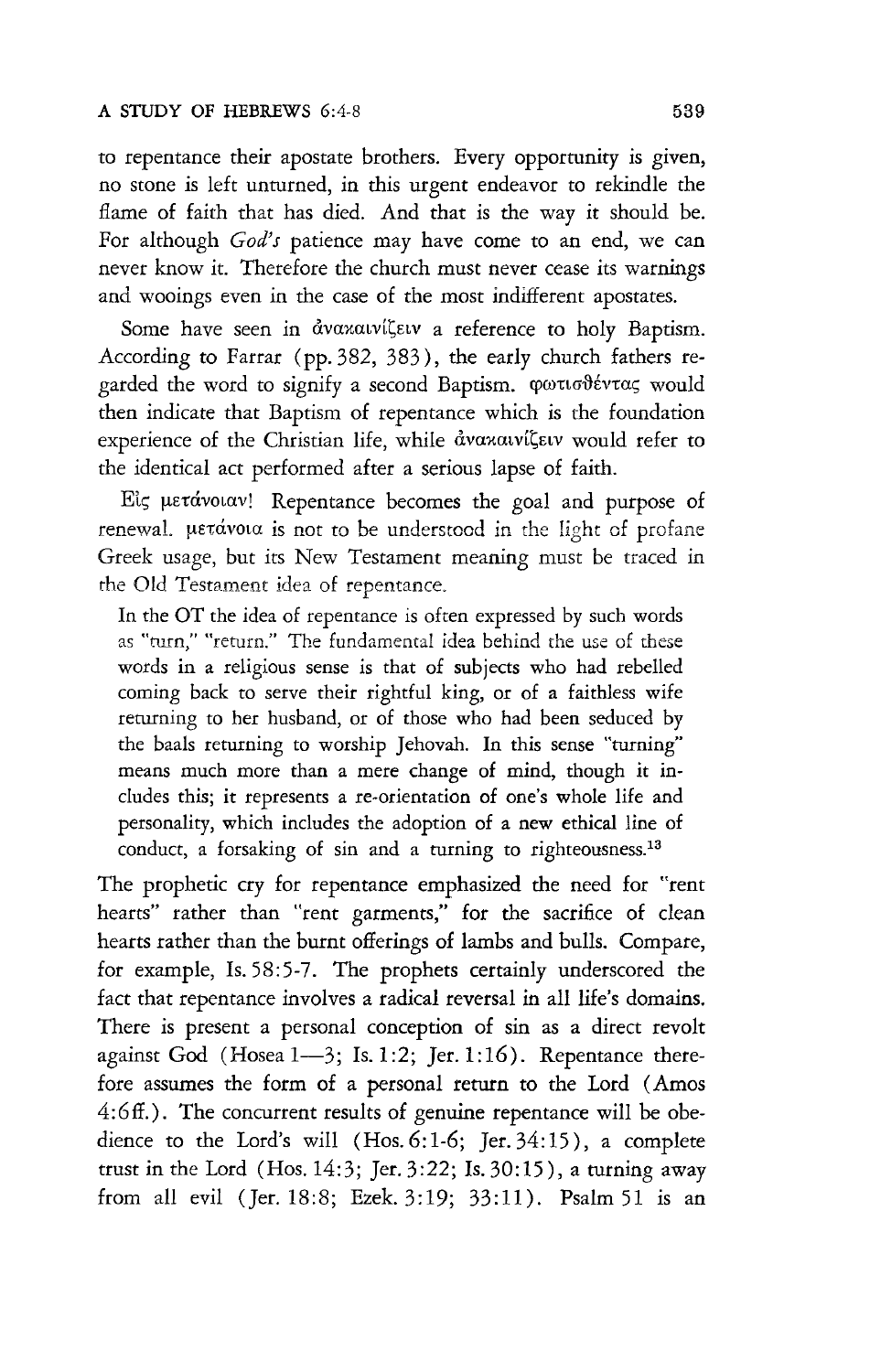example par excellence of the whole Old Testament idea of repentance. Perhaps one of the outstanding characteristics of the repentance which David desires in this psalm is the fact that God alone must create his turning. Repentance is never a selfachievement. It is always God's gift.

In the New Testament, repentance is a sine qua non for entrance into God's kingdom. Cf. Mark 1:15; Matt. 4:17; 21:32. That is certainly understandable when one recalls that the Christ in whom God's scepter wields its royal rule can live in our hearts only after self-crucifixion (Gal. 5:24). In addition to this close relationship between  $\mu$ ετάνοια and the βασιλεία τοῦ θεοῦ, there is also in the New Testament a strong tie between repentance and faith. The Lord begins His Galilean ministry with the admonition "Repent and believe" (Mark 1:15). That same connection is carried over into the earliest Apostolic kerygma (Acts 2:38).

Not only basic is repentance for entrance into God's kingdom, but also indispensable for continued living in that kingdom. We must remember that the man who claimed to be crucified with Christ  $(Ga1, 5:24)$  was identical with the man who did the evil he willed not rather than the good he willed (Rom. 7:19). For such a man, repentance becomes a lifelong process.

The writer now proceeds to give the reason why a restoration to repentance is impossible. ανασταυρούντας έαυτοίς τον υίον του θεοῦ και παραδειγματίζοντας! "Since they continually crucify to themselves (to their own hurt) the Son of God and constantly hold Him up to open shame!" According to Michel (p. 149), άνασταυρούν "heisst eigentlich nur kreuzigen . . . doch wird das Verbum von den Kirchenvätern verstärkt wiedergegeben (aufs Neue kreuzigen) Vulg.: rursum crucifigentes; . . ." Westcott (p. 151) adds the note that in classical Greek ἀναστανροῦν contains the idea of a crucifixion with the additional notion of exposure. Note that both participles are present. This is a continuous crucifixion and shaming of the Christ. Catch the dreadful irony present in the word έαυτοίς. Not the crucified, but the crucifiers suffer. In their violent attempt to ridicule Christ and respike Him to the cross these apostates commit spiritual suicide. On the use of έαυτοις as the dative of disadvantage compare Rom. 13:2; Matt. 23:31; Gal. 6:14.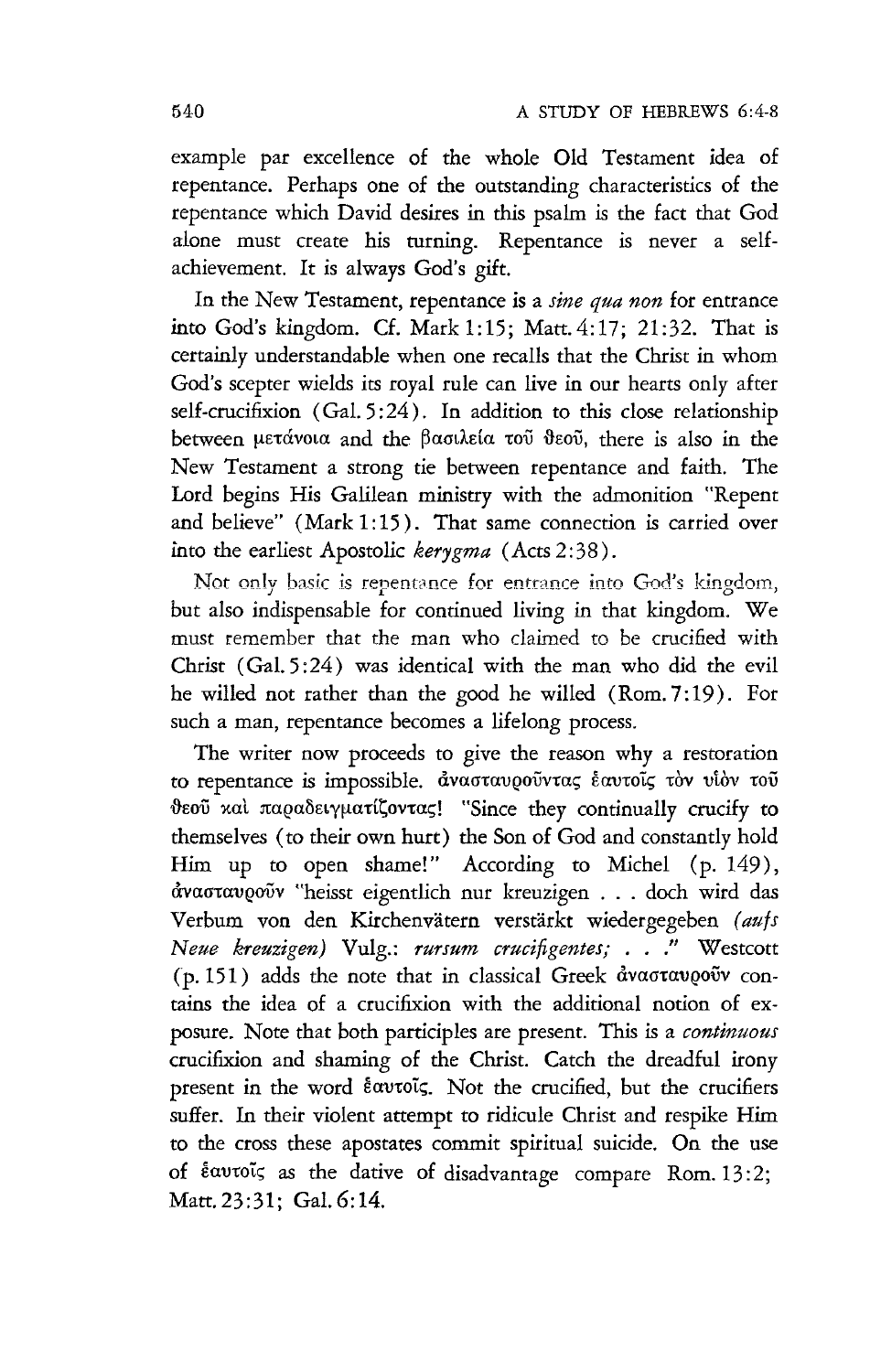The writer does not elaborate on this crucifixion of God's Son. (Note, in passing, the term tòv viòv tov deov. The heinousness of the sin is thereby augmented.) The question arises: How is this crucifixion related to the crucifixion of Jesus by the Jews?

Though the death of God's Son on Golgotha has been written on the pages of history, the implications of that event are still alive and active in each generation of men. Through the medium of faith, or lack of it, men transcend the boundaries of space and time and still stand before the Crucified. To that cross men may react in one of two ways. Either they will confess 'Inσούς κύριος or say 'Inσούς ανάθεμα. The first is faith, the second unbelief. And even as the believer benefits from the blessings bestowed in that redemption, so the unbeliever, by his rejection, actually repeats the same crime of the Jewish nation and with them brands Christ as a cursed criminal and a pseudo-Messiah. In this sense an unbeliever, a fallen Christian, can be said to "recrucify the Son of God." To recrucify Christ is to deny His claim as God's Messiah sent from above to reveal God and to rescue men from this present, perishable creation to that new world which knows no slavery to pain and death. To recrucify Christ is to say "No!" to the "Yes!" of God's Son. It is to attempt to enter life by another door, another way, another truth, apart from Christ. It is the futile effort to find salvation in a name other than Jesus.

Παραδειγματίζοντας! There seems to be a progression in the writer's thought. Not only do these apostates recrucify Christ, but they also "hold Him up to open shame." The verb contains the idea of showing forth as a public example in a bad sense. It *is*  a *hapax legomenon* in the New Testament. However, δειγματίζειν is employed Matt. 1: 19 in connection with Joseph's resolve to keep his pregnant fiancée out of the public eye, lest he cause her open disgrace. The verb does occur in the Septuagint in Num.  $25:4$ ; Jer. 13:22; Ezek. 28:17; Dan. 2:5. Dods remarks that in the Numbers passages the word "implies exposing to ignominy or infamy such as was effected in barbarous times by exposing the quarters of the executed criminal or leaving him hanging in chains." 14

It is impossible for men who were once Christians to sink any lower than this. Not only do they inwardly reject Christ (perhaps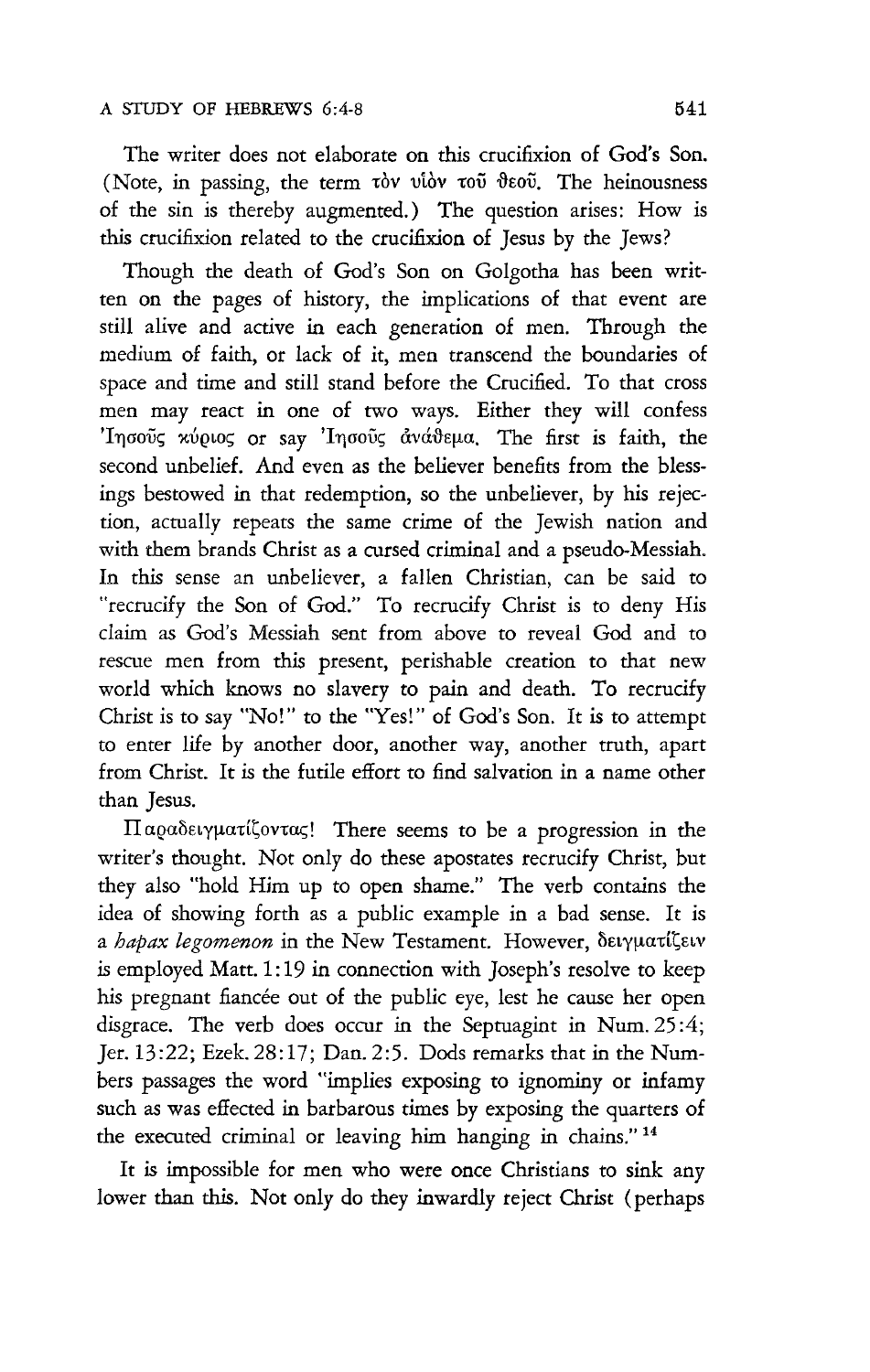this act of recrucifixion was an apostasy primarily of the heart), but they also openly despise Him and publicly contemn His name. These fallen men leave no doubt in the minds of their families and friends as to their opinion of this pseudo-Christ. These apostates become the apostolic version of those Jews of a generation before who slapped the cheek of Jesus, spit in His face, and mocked Him as a false prophet and a fake king. And for them nothing now remains but the fury of fire and the fearful falling into the hands of the living God (10:27,29). And fearful it will be indeed. For these men are hell-bound, not because they did not know Jesus, but despite the fact that they did. They had light, but they loved darkness. They tasted the sweetness of God's salvation, but they spit it out again. They fell from life at its fullest to death at its deepest. That was their tragedy.

There are in the Old Testament definite admonitions which pave the way for the warning expressed in the passage before us. In Ezek.18:21ff. the prophet differentiates between a conversion of the wicked unto righteousness and of the righteous unto wickedness. If the wicked turns from his sins and practices justice and righteousness, he shall live. But if the righteous man turns from his ways and does evil, *he shall die in his sins* (v.24).

The Jewish Rabbinate submits five different cases in which repentance is declared to be impossible: (1) the person who sins carelessly, trusting in a second repentance; (2) the person who knows God's power but nevertheless rebels against it; (3) the person who at first stubbornly refuses repentance, as, for example, Pharaoh, whose heart the Lord hardened because of his continued resistance against the divine will; (4) the person who *is* completely drowned in his sins; (5) the person who leads the multitude into sin. Cf. Michel, p. 151.

Is it possible to mistake certain grievous sins for this final, fatal repudiation of Christ? Speaking to this question Bruce (p. 211) remarks: ". . . there are phases of the spiritual life liable to be mistaken for symptoms of apostasy, which are truly interpreted only when looked at in the light of the great law of gradual growth enunciated by our Lord in the parable of the blade, the green ear, and the full corn in the green ear (Mark4:26-29)." It is according to the divine will and pattern that growth in faith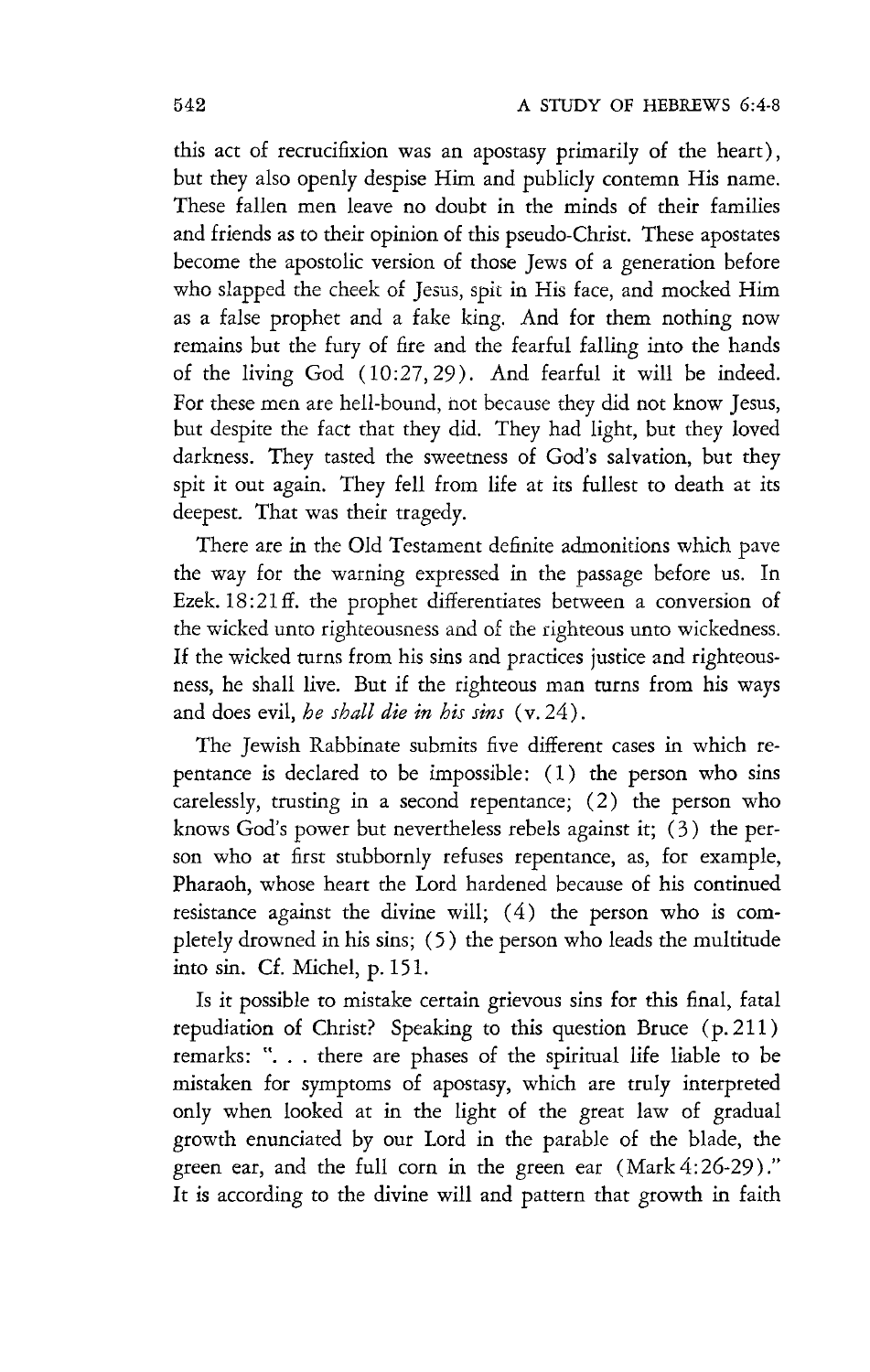comes gradually, as the temper of trust is purified in the furnace of affliction. The mature "corn" of saintly surrender to the Lord develops only after difficult days in the green immaturity of many soul struggles and many hard setbacks.

The following points will summarize the position at which we have arrived with regard to verses 4-6:

1. These Christians who have "fallen away" had not just nibbled at the Bread of Life; they had feasted heavily upon its goodness.

2. This "falling away" refers to a complete repudiation of the Christian faith  $(3:12; 10:26;$  and  $10:29$  are parallels).

3. The restoration from unbelief to repentance is impossible only for the church and not for the church's Lord. This is true because God has bound men to the means of grace, while He Himself, with His unlimited power, *could,* if He so willed, rise above these means and achieve a successful second conversion.

4. If we regard this passage as another reference to the sin against the Spirit, and if we take seriously such passages, as Rom. 10: 14-17, in which Paul tells us that faith comes only through the church's preaching, we must conclude that not even God's boundless power will be brought to bear upon these apostates in an immediate and "supra-means of grace" manner.

5. The reason why repentance is impossible in the case of these apostates is clearly stated. They have rejected Christ, the only Door and Way to the Father.

Is the apostasy here described the same as the sin against the Holy Ghost? The following arguments seem to point to this view:

1. Looking at Heb. 6:4-6 and the three Gospel accounts (Matt. 12:31,32; Mark 3:22-30; Luke 12: 10) which describe the sin against the Spirit, we discover that a violent rejection of Christ is involved in both cases. One might say that the hatred of the Jews in labeling Christ as in league with Beelzebub is identical with the contempt of those who "recrucify Him and hold Him up to public shame." It is the *hatred* of the former which moves Christ to utter those fearful words about the sin that cannot be forgiven. It is the *contempt* of the latter which prevents the restoration to a second repentance. And without repentance and remission of sins there is no entrance into God's kingdom.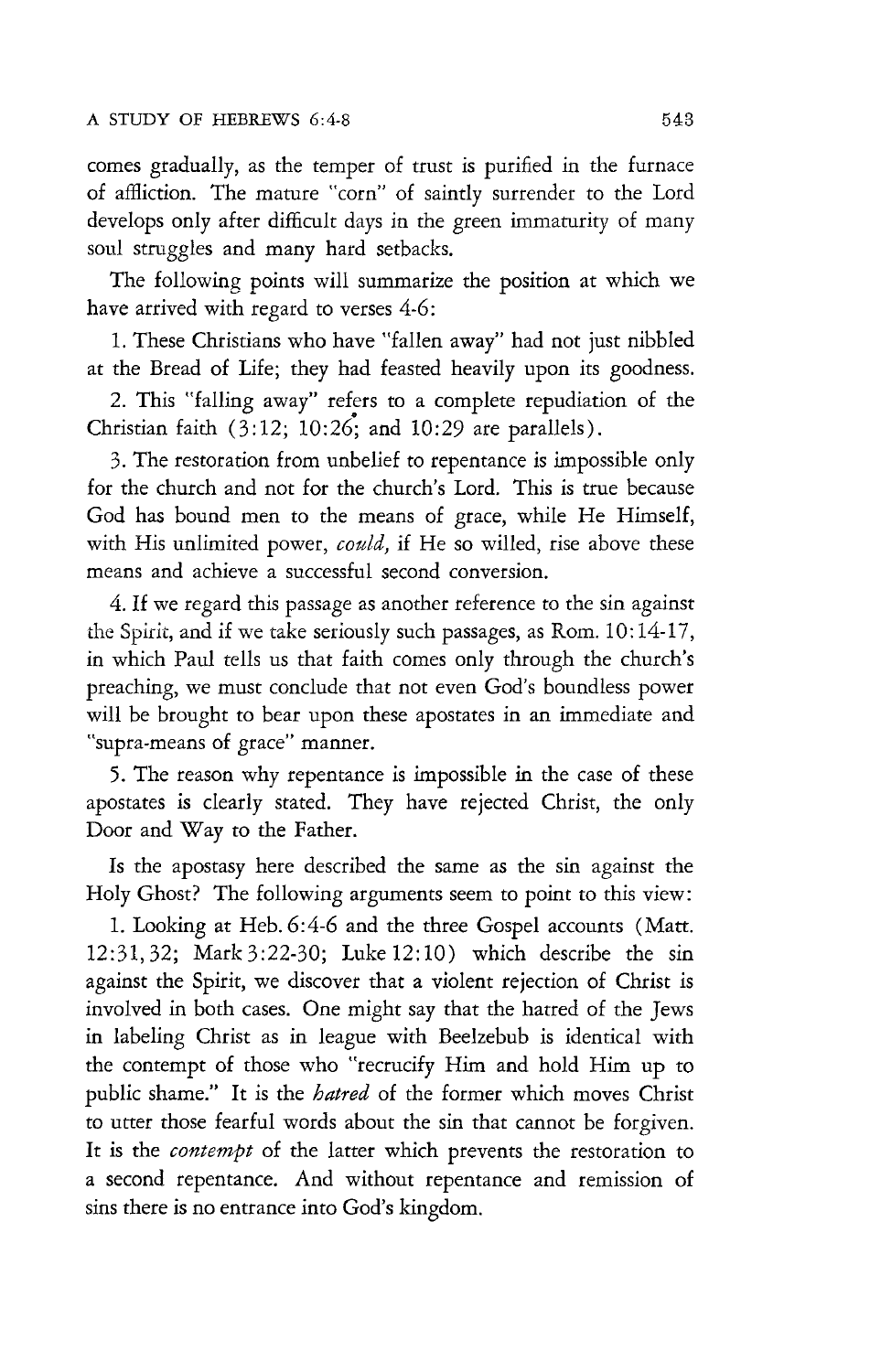2. Although Christ in Matt. 12:32 declares that the person who speaks a word against the Son of Man will be forgiven, Paul, in 1 Cor. 12:3, makes it unmistakably clear that no one speaking  $\dot{\epsilon}$ ν πνεύματι  $\vartheta$ εοῦ calls Jesus accursed. That is precisely what these apostates have done. Perhaps we are assuming too much for the verb παραδειγματίζω, but it seems impossible to "hold the Son of God up to public shame" without thereby saying 'Inoous avadeua. And such a statement indicates that the Spirit has departed. It should be remembered that the Spirit's work is to testify of Christ. To reject that testimony by cursing Christ instead of calling Him Lord is to reject the Father, who sent the Son; the Son, who bears witness to the Father; and the Holy Comforter, who reveals the Father to men in the Son. The sin against the Holy Ghost involves a rejection of the Holy Trinity,15

Once again let us summarize:

1. It is possible for Christians to fall irrevocably.

2. The cause of such a fall is in no wise due to an insufficiency of knowledge or to a failure of power in God's means of grace. The cause for such an apostasy lies wholly in the wicked will of the apostates.

3. Though the Scriptures expressly ascribe hardness of heart to human perverseness (Matt. 23:3), they also speak of the God who hardens (Gen. 10:1). Following Scriptural data, we conclude that this process of divine hardening is no pretemporal and inflexible decree, but that it is the result of a stubborn rejection of Christ that has taken place in the framework of an historical confrontation with the Savior. This is not said in an attempt to penetrate the mystery surrounding the God who "has mercy on whom He will have mercy and whom He will He hardeneth" (Rom. 9:18), yet who still "will have all men to be saved" (1 Tim. 2:4).

4. The Lord always reserves the right and possesses the power to restore even the greatest apostate to a life of repentance if that be His wilL Such an act would be a second conversion and is possible only to the Lord.

In vv. 7 and 8 the writer uses an example from nature to underscore the certainty of condemnation which will be the fate of those who have received into the soil of their souls the enlivening showers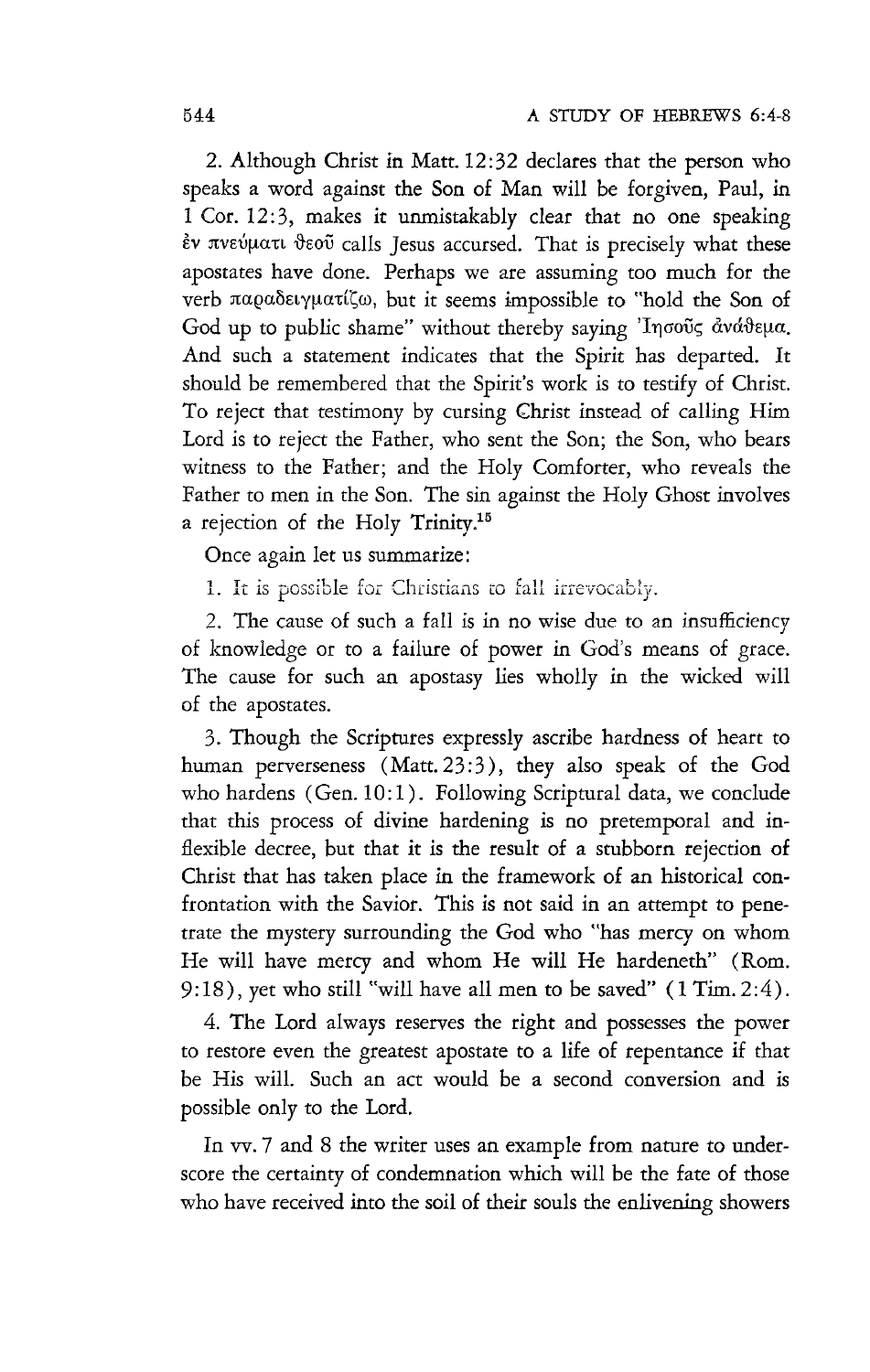of salvation yet have remained barren of the fruits of faith and love. On the other hand those who have brought forth that fruit will be blessed with a greater yield. For the fact of fertility is in itself a guarantee of further fruitfulness. One might say that the abundant rains mentioned in these verses represent the spiritual blessings described in vv.4 and 5. Cf. Dods, p.299. The naturally anticipated result is the fruit of faith and faithfulness. If such fruit is not found, the land is rejected, is no longer reckoned as land fruitful for service, and is near to the fiery curse. Thus the point of the parable is to underscore the solemn responsibility that lies with those upon whom the Lord has rained down His Word of life. From them He expects to harvest the fruit of a faith that works by love. And it must be there, or the eternal fire will sweep over them.

We have to do here with the mysterious law of the Kingdom (Matt.  $13: 10, 13$ ). The soil of the human heart must remain fruitless, empty of any positive response to the Lord, unless He first visits it with His lively power. Eyes that see, ears that hear, are always eyes and ears which have been opened by God (Matt. 10: 11 ). No one comes to Christ except the Father draws him (John 6:44). Men know neither the Father nor the Son except by divine choice and revelation (Matt. 11:27). For one to be sustained in faith is to be among the  $\dot{\epsilon}v$  δυνάμει θεοῦ φρουρουμένους  $(1$  Peter  $1:5$ ). The initial act, the confirmation, the consummation - all are of God. The fruitful soil, the understanding eye, and the believing heart are solely the result of divine election and intervention. On the other hand, a field that fails to produce, eyes that do not see, ears that do not hear, become guilty of spurning a gift which they are powerless to appropriate except by divine action. The confession of faith is from the Lord. The denial of unbelief is from man. And if that denial becomes man's response to God's act of mercy in Christ, then any additional shower of divine blessing only serves to confirm the sterility of a heart already barren of the fruit of faith. Then that very good news which God has intended for life becomes an instrument of death. How unsearchable are His judgments and His ways past finding out (Rom. 11:33)!